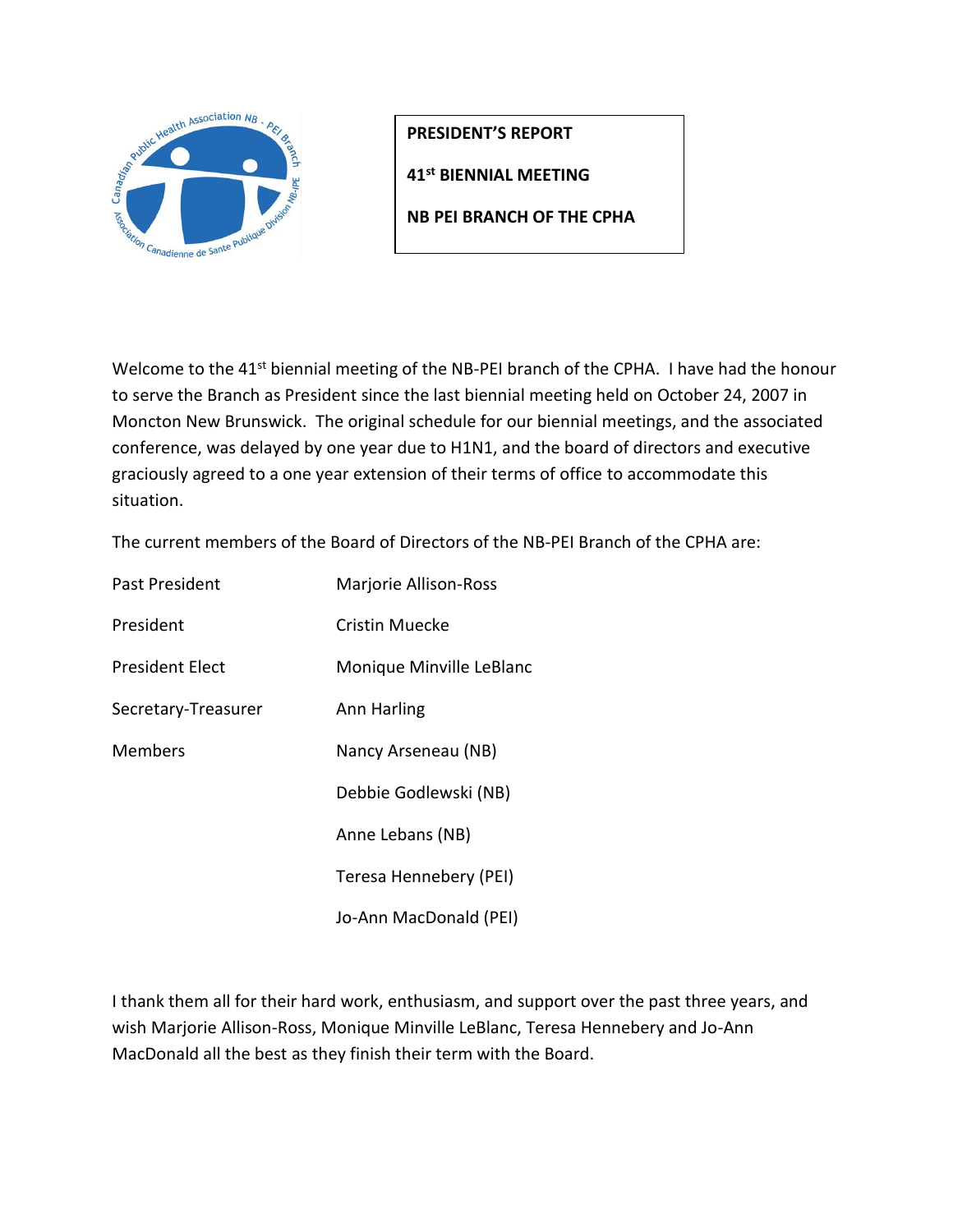I am going to review some key changes and events that have affected the NB PEI Branch over the past three years and then discuss some thoughts on how the Branch may move forward as an organization in the future.

When I started my tenure as President, the provincial and territorial public health associations (PTPHAs) interacted with the national CPHA primarily through an Advisory Council (AC), which also had representatives from key public health professional associations. The AC was established in 2006 to provide strategic advice and counsel to the CPHA Board on national public health issues of the day. It was also anticipated that the AC would be a place for information exchange and dissemination between all parties. It became clear in the course of the AC's work with the Board that the original vision was not being met and that there was lack of clarity on roles and purpose. As a result, in early 2009, the CPHA Board of Directors created an AC Evaluation Working Group which was to review the roles and processes of the AC. One of the outcomes of this evaluation was that the Advisory Council was not meeting the needs of PTPHAs to share information amongst themselves. In fact, a separate set of teleconferences had already started to occur trying to fill this gap.

In September 2010, the terms of reference for the new Canadian Network of Public Health Associations was approved. The mandate of this new Network is to promote collaboration and joint action on important pan-Canadian public health issues and public health sector capacity building. Its membership is comprised of independent organizations and includes the Provincial/Territorial Public Health Associations (PTPHA) and the national body, the Canadian Public Health Association (CPHA). Its first meeting will be held in November 2010 and will hopefully strike a new tone of collaboration between the PTPHAs and the national CPHA.

At the Branch level, we were busy on several fronts. The revised bylaws for the NB PEI Branch of the CPHA, which were accepted in their English form at the 2007 Biennial meeting, were finalized in French thanks to the hard work of several of our members.

The Branch produced an informational newsletter for its members in 2008. This newsletter highlighted several local initiatives as well as providing members with an update of Board activities. The aim was to produce at least one newsletter per year, however this was not possible in 2009 due to the arrival of H1N1.

In late 2008 and the first half of 2009, much time was devoted to discussion around and planning for the next biennial conference, which was originally scheduled for October 2009. The theme centered around finding the time to incorporate upstream social determinants work into daily public health practice. Despite much progress in the overall planning, the difficult decision was made in July 2009 to postpone the conference for one year, due the heavy workload related to the H1N1 pandemic and the resulting low likelihood of conference attendance by public health professionals.

The year 2010 has been a particularly busy one for the NB PEI CPHA.

In February 2010, the Branch entered into a contract with the national CPHA to assist them with the collection of regional information on tobacco programs from key informants. The national CPHA had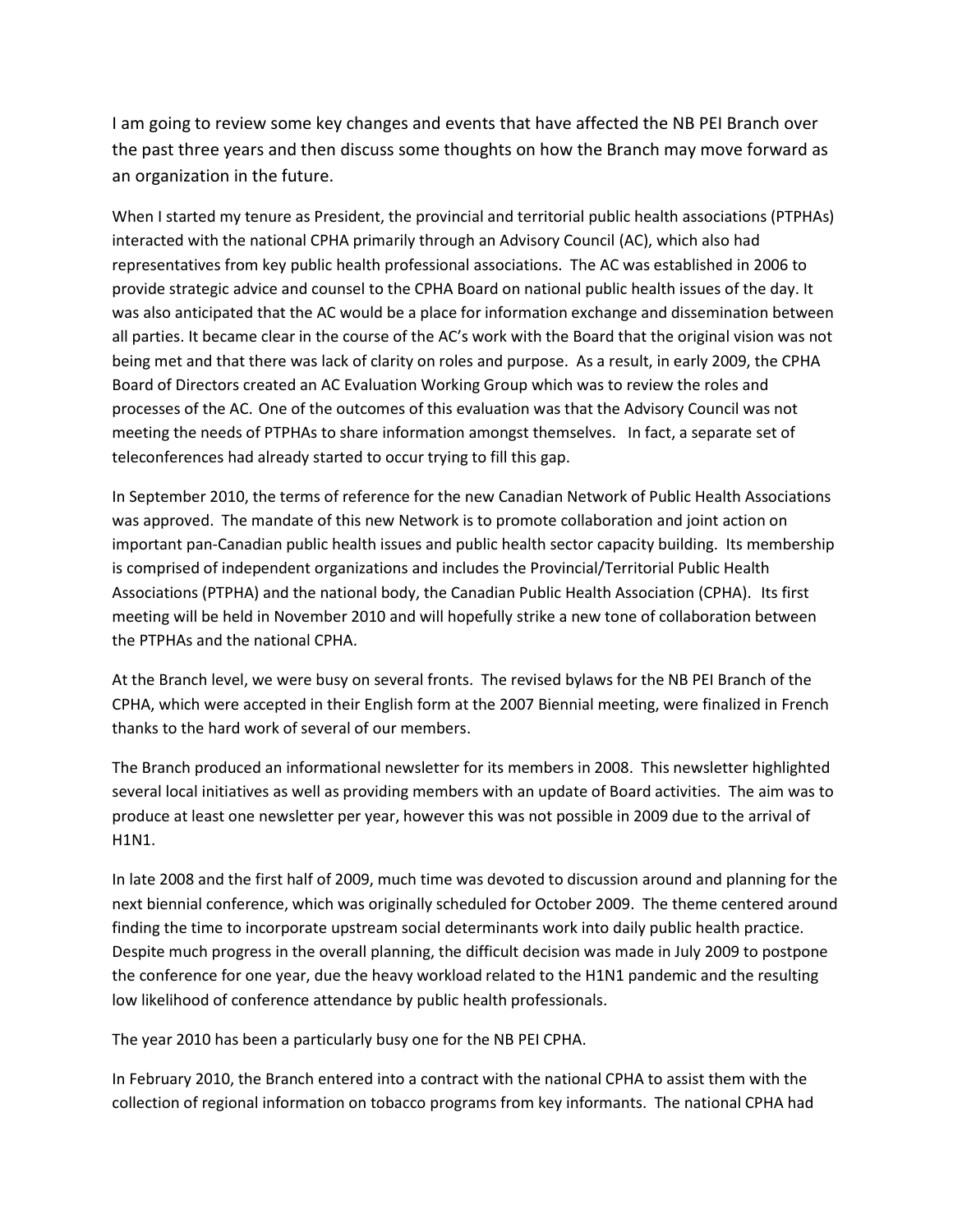been funded by Health Canada to undertake a project titled *The Next Stage: Delivering Tobacco Prevention and Cessation Knowledge through Public Health Networks*. It aimed to engage Canada's public health community in knowledge exchange activities that will identify evidence-informed, practicebased tobacco control strategies and inform the "next generation" of tobacco control policy in Canada. A student, Adele Balram was hired to assist with this short term project.

In early 2010, conference planning resumed with renewed enthusiasm, as the theme of managing multiple priorities in public health practice took on a new level of importance and meaning in the wake of the 2009 pandemic experience. With a team of hard working volunteers from the Fredericton region, and the thrill of having Dr. David Butler-Jones accepting and invitation to speak at the conference, the conference developed into a higher calibre event than had previously been felt possible. Thanks to the generous support of the provincial Department of Health, simultaneous translation will be provided for the major events of the conference. We have also been able to partner with several other valued sponsors, including Merck, GlaxoSmithKline, sanofi pasteur, the National Collaborating Center for Methods and Tools, the New Brunswick Nurses Union, the Dairy Farmers of Canada, and Horizon Health Network. Preparations for the conference have also enabled us to produce documents, such as backgrounders on public health, the Branch and the national CPHA, that will prove to be useful tools in the future to fulfilling the mandate of the Branch. The next day and a half of events will showcase the results of the hard work of a large team of volunteers, each of whom deserve my sincere thanks for their dedication and hard work.

In the spring and summer of 2010, following the suggestion of one of our Board members, Debbie Godlewski, the Board formally recognized the hard work and dedication of NB and PEI public health professionals in the face of the H1N1 pandemic via a letter and a small token of appreciation distributed to all staff in provincial and regional public health offices.

The Board of Directors established a membership committee in 2010 to address ongoing concerns regarding membership recruitment and retention. This committee developed a short questionnaire in an effort to determine the reasons why regional public health professionals might not be joining or maintaining their membership with the Branch. This questionnaire has been included in the conference information package and the results will be collated and presented to the incoming Board of Directors.

From my experience thus far with the Board and Executive of the NB PEI CPHA, there are several issues that I think are critical in moving forward as an organization.

Membership recruitment and retention has been a challenge for most of the time that I have been involved with the Branch. I believe there are several underlying reasons for this. There has been increasing fiscal restraint by public health employers, which means that often association memberships are not covered for public health employees. In addition, many public health employees gravitate towards association memberships specific to their profession, such as nursing or inspector specific associations. While these associations clearly have value, I believe it is critical for the Branch to promote the unique benefits of being involved in a regional, multi profession association that is committed to advancing public health practice in our two provinces. Such involvement can contribute to the breaking